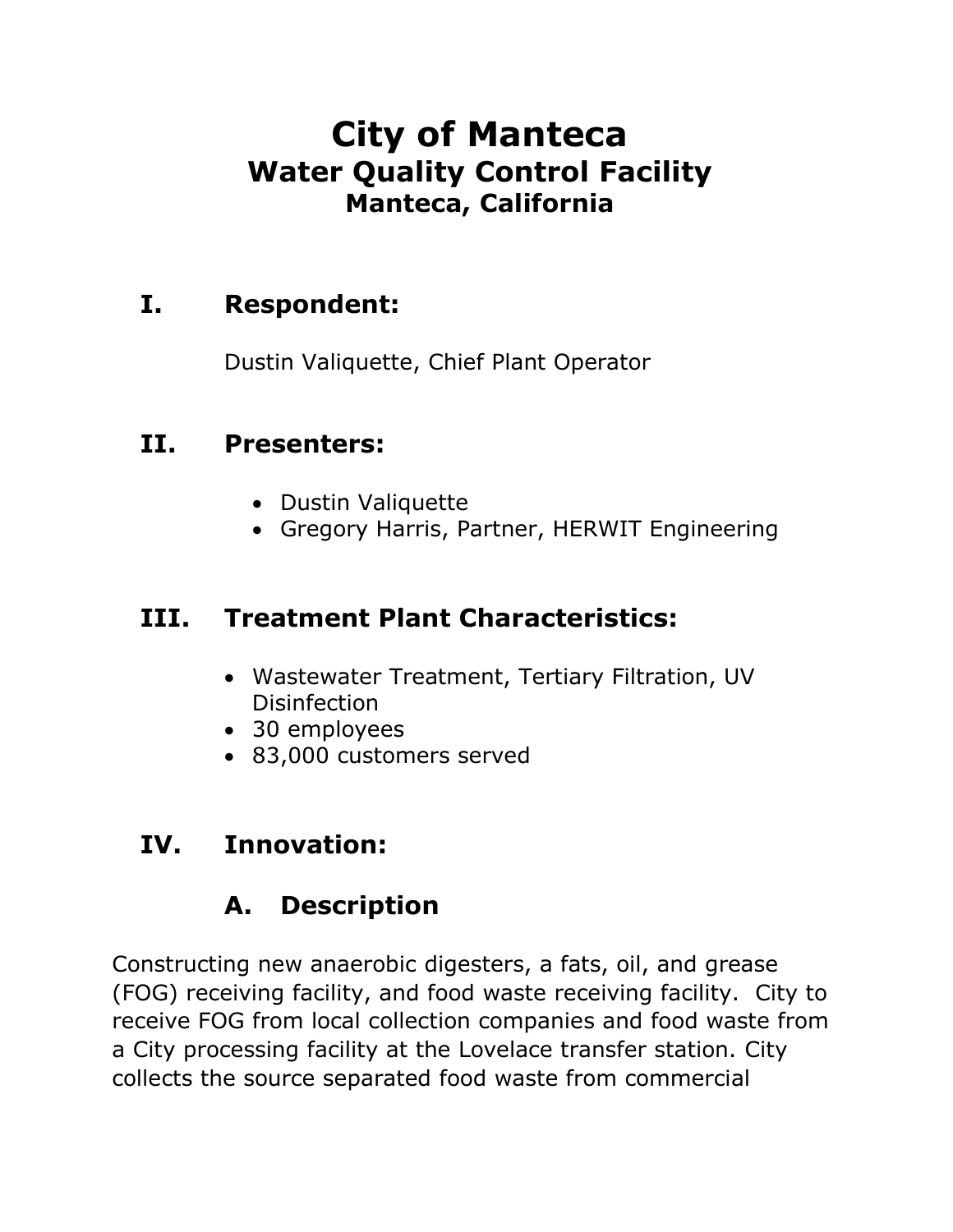facilities and restaurants. City to be one of the first to comply with AB 1826 and SB 1383 for organics diversion from the landfill.

Constructing new facility to convert the biogas from the wastewater solids and organic wastes and convert it to transportation quality methane to power the City garbage fleet and the water and wastewater heavy trucks.

# **B. Type of Innovations**

- New Treatment Process
- Inter-Agency Agreements or Other Administration Changes
- Optimization of Existing Resources

### **C. Motivation for Innovations**

Biosolids and Biogas master plan identified pending state regulations for dealing with organic waste such as FOG and food waste. Plan identified an integrated approach between the needs of Solid Waste Department and Wastewater Department was the most cost-effective method of compliance and created the best resources recovery options and benefits.

### **D. Barriers/Challenges**

Working out how the different departments will work together. Identifying funding sources for the program and reimbursements between departments.